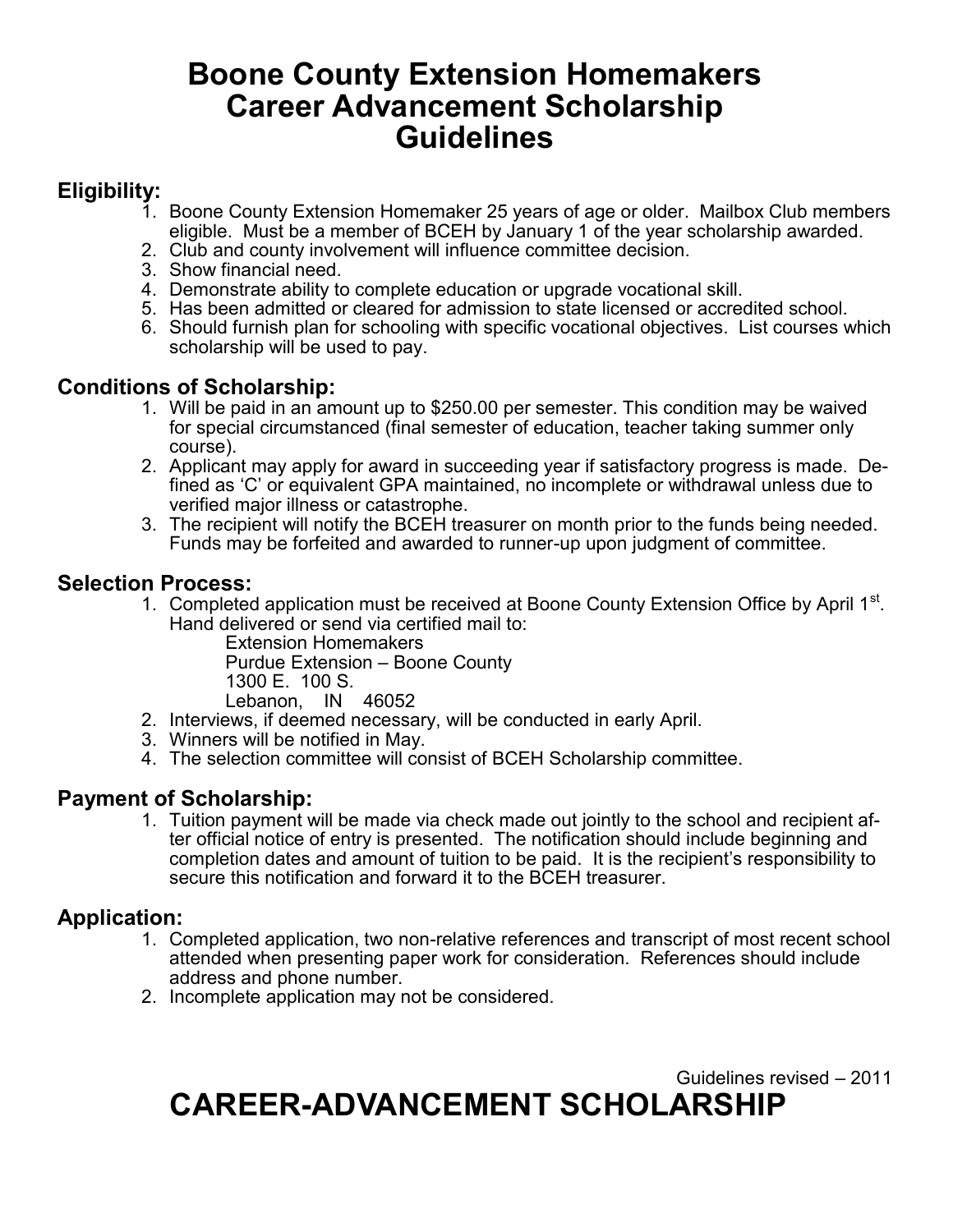# **SPONSORED BY BOONE COUNTY EXTENSION HOMEMAKERS**

# **SCHOLARSHIP APPLICATION**

ANSWER EACH QUESTION COMPLETELY FAILURE TO FURNISH INFORMATION REQUESTED MAY DISQUALIFY APPLICANT.

| <b>Application due April 1st</b>                                                                               |                                                    |                |           |  |  |
|----------------------------------------------------------------------------------------------------------------|----------------------------------------------------|----------------|-----------|--|--|
| (Please print in ink or type)                                                                                  |                                                    |                |           |  |  |
|                                                                                                                |                                                    |                |           |  |  |
|                                                                                                                | NAME: NAME:                                        |                |           |  |  |
|                                                                                                                |                                                    |                |           |  |  |
|                                                                                                                |                                                    |                |           |  |  |
|                                                                                                                | Current Age: <u>Current Age:</u> Current Age: 2004 |                |           |  |  |
| Are you a member of a Boone County Extension Homemakers Club?                                                  |                                                    |                |           |  |  |
| Club Name: Club Name:                                                                                          |                                                    |                |           |  |  |
| If Children: Number at home and ages: National Assemblance and Ages: National Assemblance and Ages in the Ages |                                                    |                |           |  |  |
|                                                                                                                |                                                    |                |           |  |  |
|                                                                                                                |                                                    |                |           |  |  |
| <b>EDUCATION</b>                                                                                               |                                                    |                |           |  |  |
| List in chronological order, starting with high school, all schools, or training courses you have attended.    |                                                    |                |           |  |  |
| <b>Dates</b><br><u>(From-To)</u>                                                                               | Name of Institution<br>and Location                | Major<br>Field | Graduated |  |  |
|                                                                                                                |                                                    |                |           |  |  |

Are you currently enrolled in any sort of school or training course?

If yes, Date Field

### **\*VOLUNTEER AND COMMUNITY SERVICE EXPERIENCE**

Summarize volunteer work and/or community service activities in which you have been involved.